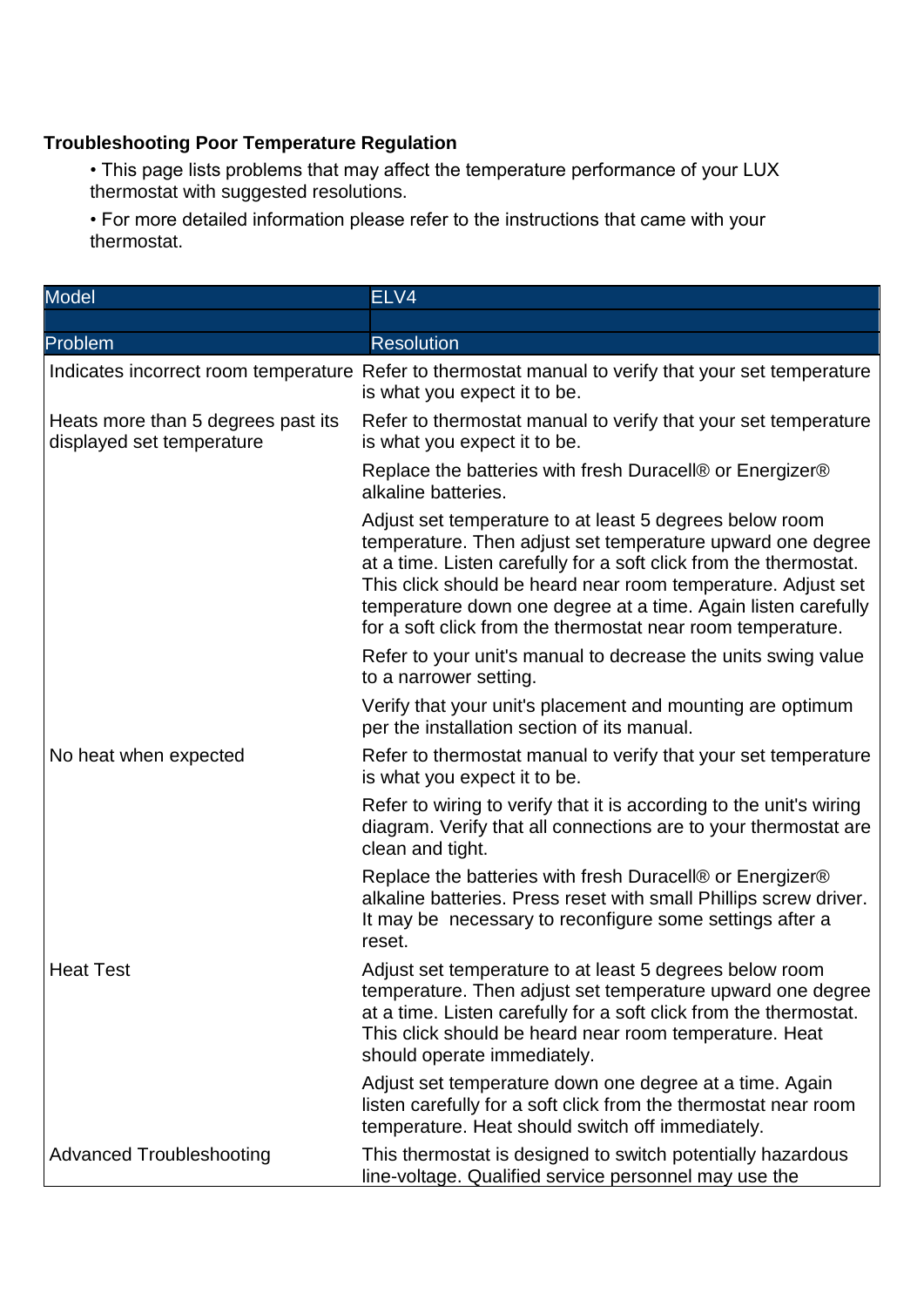|                         | following information to trouble shoot the system.                                                                                                                                                                                                  |
|-------------------------|-----------------------------------------------------------------------------------------------------------------------------------------------------------------------------------------------------------------------------------------------------|
|                         | The ELV4 uses a normally open single pole relay to control a<br>heating system. It should open when hotter than its set<br>temperature and close when cooler than its set temperature.                                                              |
|                         | NOTE: Only the L1-IN/OUT pole is broken during normal<br>temperature control. The L2-IN/OUT pole is a pass-through<br>and is always live unless the thermostat's Heat/Off switch is in<br>the OFF position (which will break both L1 and L2 poles). |
| For further assistance: | Contact your HVAC service company or our Technical<br>Assistance Line if not resolved.                                                                                                                                                              |

## **Wiring Information and Troubleshooting**

- This page provides general guidance for your LUX Line-Voltage mechanical thermostat. For more detailed information please refer to the instructions that came with your thermostat.
- Please make specific note regarding LOW VOLTAGE and LINE VOLTAGE directions. Do not install LINE VOLTAGE wires to a LOW VOLTAGE control.
- Do NOT wire by color of the wire, wire by the LETTER designation to which the wire was attached on the previous control.

| <b>Model</b>                                     | ELV4                                                                                                                                                                                                                                                                                                                                  |
|--------------------------------------------------|---------------------------------------------------------------------------------------------------------------------------------------------------------------------------------------------------------------------------------------------------------------------------------------------------------------------------------------|
|                                                  |                                                                                                                                                                                                                                                                                                                                       |
| Problem                                          | <b>Resolution</b>                                                                                                                                                                                                                                                                                                                     |
| 120, or 240 VAC connected to<br>previous control | DO NOT ATTACH LINE VOLTAGE (120/240V)<br>WIRES TO A LOW VOLTAGE (24V)<br>THERMOSTAT.                                                                                                                                                                                                                                                  |
|                                                  | Although its installation is relatively simple, this<br>thermostat is designed to switch potentially<br>hazardous line-voltage. If you are unsure of any<br>aspect of this products application or installation,<br>please consult with our technical assistance<br>personnel or other qualified service personnel for<br>assistance. |
|                                                  | Carefully follow the wiring instructions shown in the<br>ELV4 installation manual for the ELV4 heating<br>control.                                                                                                                                                                                                                    |
| <b>Advanced Troubleshooting</b>                  | NOTE: Only the L1-IN/OUT pole is broken during<br>normal temperature control. The L2-IN/OUT pole is<br>a pass-through and is always live unless the<br>thermostat's Heat/Off switch is in the OFF position<br>(which will break both L1 and L2 poles).                                                                                |
| For further assistance:                          | Contact your HVAC service company or our<br>Technical Assistance Line if not resolved.                                                                                                                                                                                                                                                |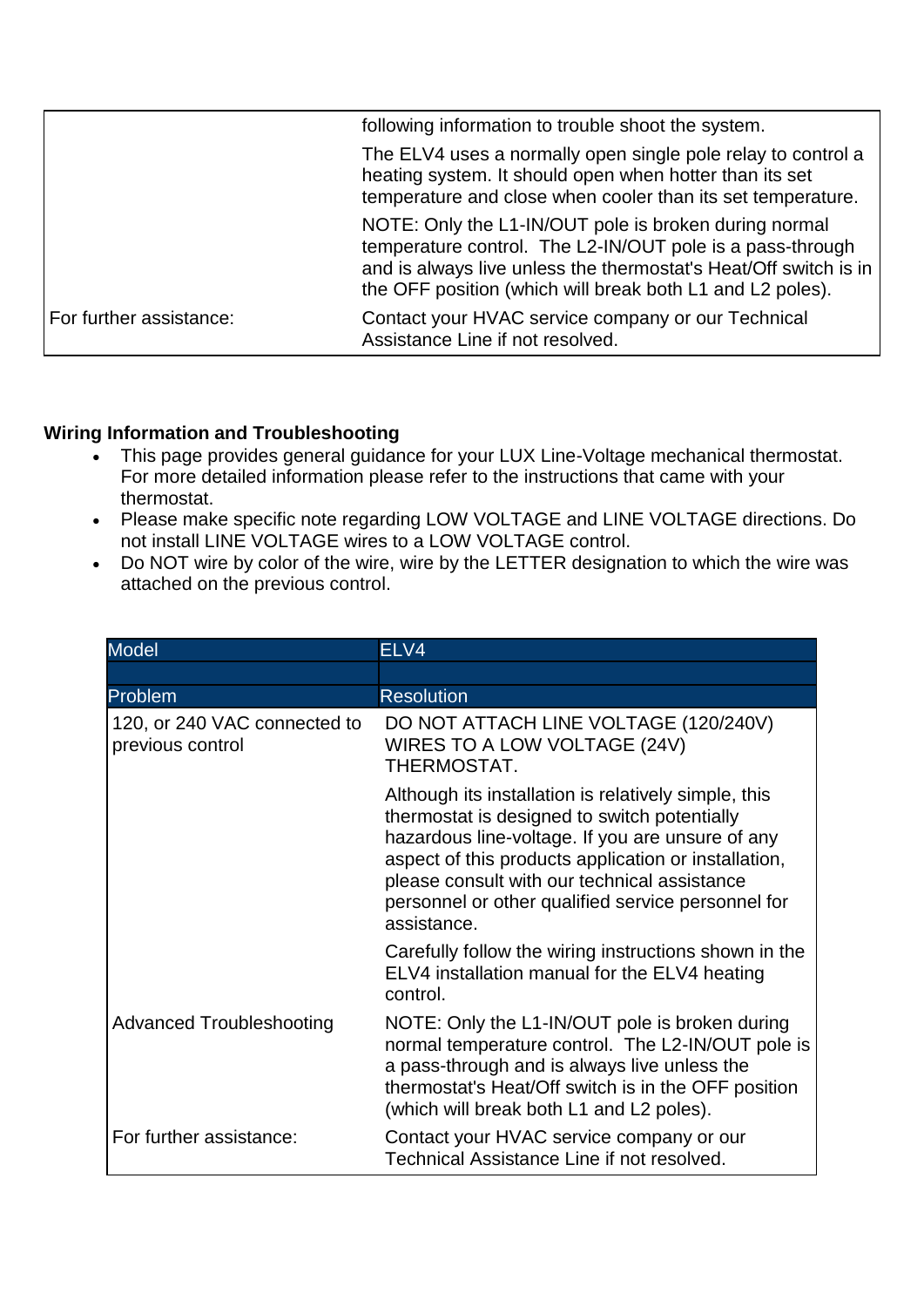## **Troubleshooting the Display**

- Problems that may be identified from the display of your programmable thermostat are listed here with suggested resolutions.
- For more detailed information please refer to the instructions that came with your thermostat.

| <b>Model</b>                                        | ELV4                                                                                                                                                                                                  |
|-----------------------------------------------------|-------------------------------------------------------------------------------------------------------------------------------------------------------------------------------------------------------|
|                                                     |                                                                                                                                                                                                       |
| Problem                                             | <b>Resolution</b>                                                                                                                                                                                     |
| Display will not change                             | Peel protective plastic label from display.                                                                                                                                                           |
|                                                     | Display blurred and unreadable Peel protective plastic label from display.                                                                                                                            |
|                                                     | Press the small round inset RESET button behind<br>the door of your unit using a small Philips screw<br>driver. Reconfigure and reprogram.                                                            |
|                                                     | Time alternates with room temp This is normal operation which can not be changed.                                                                                                                     |
| Blank or fading display                             | Replace units batteries with fresh AA size<br>Duracell® or Energizer® alkaline batteries. Be sure<br>that they are installed with their polarity $(+)$ and $-)$<br>correct.                           |
|                                                     | Clean battery contacts with a pencil eraser and pry<br>out the spring contact slightly to insure a clean, firm<br>connection.                                                                         |
|                                                     | Press RESET using a small Philips screw driver.<br>Then reconfigure and reprogram.                                                                                                                    |
| Displays "LO BATT",<br>"REPLACE", or battery symbol | Replace thermostat batteries with fresh AA size<br>Duracell® or Energizer® alkaline batteries. Be sure<br>that they are installed with their polarity $(+)$ and $-)$<br>correct.                      |
|                                                     | Clean battery contacts with a pencil eraser and pry<br>out the spring contact slightly to insure a clean, firm<br>connection.                                                                         |
| Displays wrong room<br>temperature                  | See Temperature Regulation                                                                                                                                                                            |
| Displays wrong day or time                          | Rotate the Speed Dial® to SET DAY/TIME. The day<br>will flash, use UP key to correct day. Press NEXT.<br>The time will flash. Use UP and DOWN keys to go<br>to correct time. Rotate dial back to RUN. |
| Shows "888" on display                              | Press RESET using a small Philips screw driver.<br>Reconfigure and reprogram.                                                                                                                         |
| Shows "OL"                                          | "OL" means Out of Limits. The sensor is reading<br>outside the thermostats room temperature display<br>limit of 32°F to 95°F. When the temperature returns                                            |